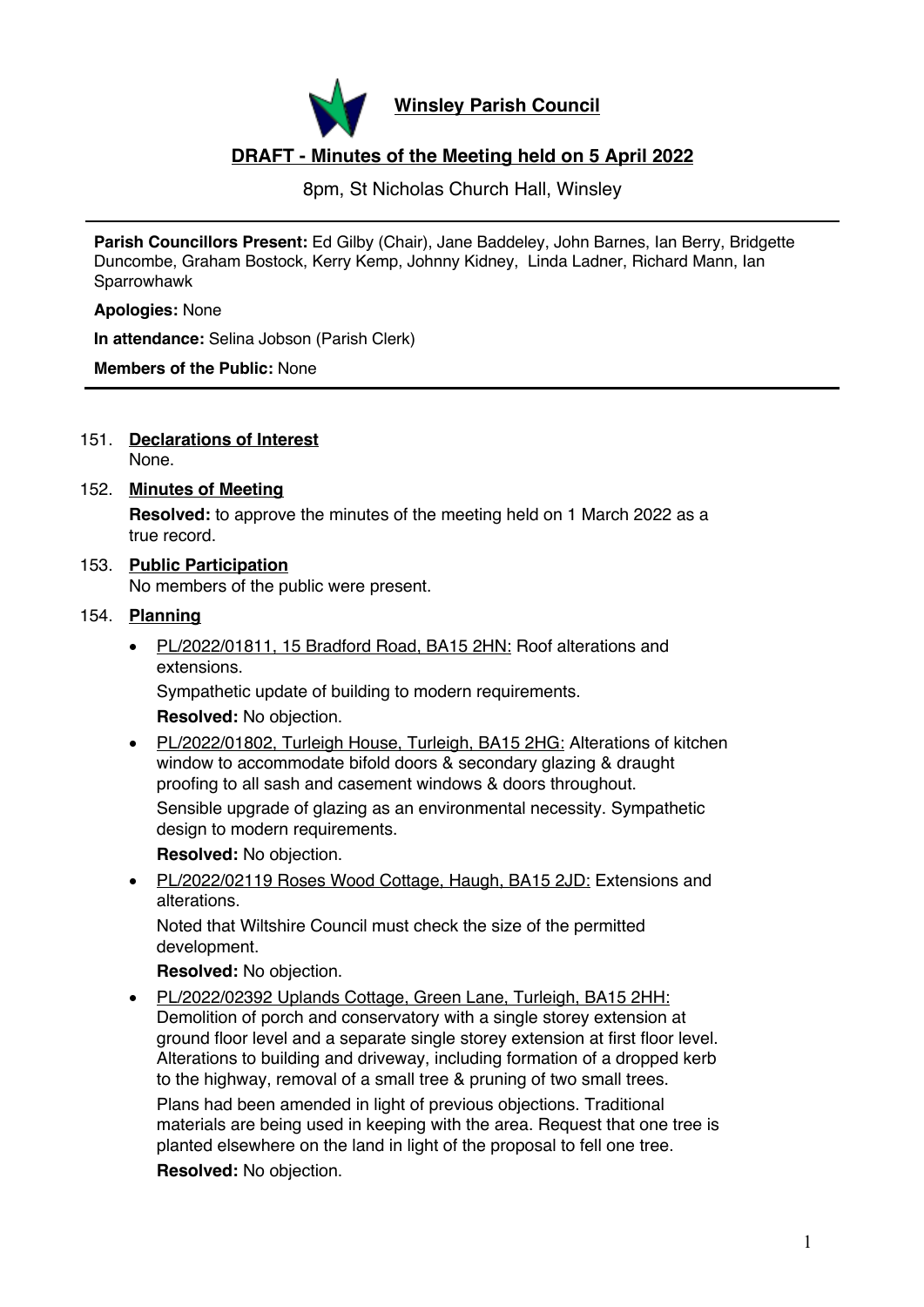# 155. **Matters Arising**

Councillors received an update on matters arising noting that:

- Cllr Duncombe would meet with Winsley Primary School about their Travel Plan again shortly. A request for a copy of the School's Travel Plan would be made to Wiltshire Council.
- Cllr Gilby and the Clerk had met with representatives from Avonpark Retirement Villages about their improvement plans. They proposed to demolish two vacant buildings and construct an apartment building within the footprint of the two existing buildings. A pre-application had been submitted to Wiltshire Council. The Parish Council would liaise with Avonpark Retirement Village as plans developed.
- Lights in the car park of Avonpark Retirement Village had been put on a timer and a sensor to reduce levels of unnecessary lighting.
- A resident had asked whether the informal path running through fields adjacent to Winsley Manor and the Cricket Club could be dedicated as a Public Right of Way. In a recent Weaver article, the owners of the land explained their intention to clear and maintain the land, with tree planting and the creation of a wildflower meadow. A permissive path would be maintained and there was no intention to deny public access now or in the future. Cllr Kidney had been in touch with the local Ramblers Society and would contact the owners about the path.
- The Parish Council were following advice from the National Association of Local Councils and Wiltshire Council regarding support that could be provided by parish councils to Ukrainian refugees. Wiltshire Council had set up a team to support Ukrainian refugees. Reverend Tessa Mann had contacted the Parish Council about putting support in place for refugees placed locally and the Parish Council would help with initiatives where possible. Advice for people wanting to support Ukrainian refugees was available on Wiltshire Council's website:

https://www.wiltshire.gov.uk/article/6167/Wiltshire-stands-with-Ukraine

# 156. **Police Report**

PCSO Wallace had undertaken patrols around the canal bridge in light of ongoing issues with dangerous parking. She had also undertaken some evening patrols around the area of Winsley Primary School. Some damage to car tyres at the School had been reported.

### 157. **Unitary Councillor Report**

Cllr Johnny Kidney reported that:

- Residents were encouraged to report any ongoing issues with bin collections to Wiltshire Council.
- The energy rebate for residents in properties with a council tax band of A-D would be issued by Wiltshire Council.
- Some car parking charges had changed from 1 April 2022; further changes were under consultation.
- Wiltshire Council had launched a campaign to recruit more Shared Lives carers, where people who had a spare room could offer care and support to adults who, for a variety of reasons, needed such support.
- Wiltshire Council were running intensive swimming lessons over the Easter holidays. It was noted that some of the more specialist lessons were not being run at this time.

Cllr Kidney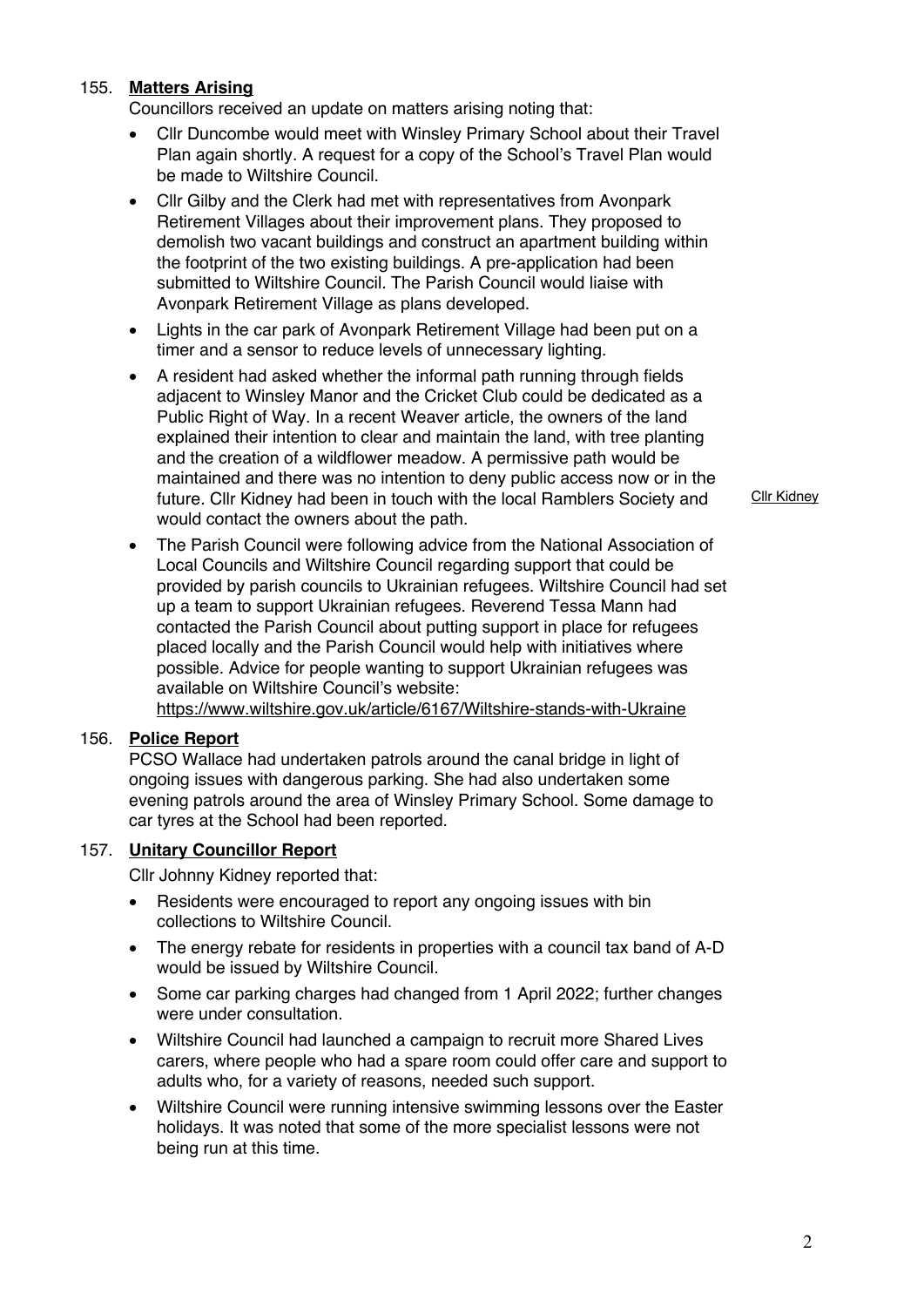- Wiltshire Council's Wildflower Area scheme was underway. Highways verges would also be left uncut except where needed for visibility.
- Bradford on Avon Town Council were considering purchasing Speed Indicator Devices (SIDs) with the possibility that these could be bought and shared with parish councils. Limpley Stoke Parish Council had their own SID. It was agreed that there would be consideration of purchasing a SID at a future Parish Council meeting. SIDs could only be used on roads up to 30mph.
- A planning application for Limpley Stoke Mill might be submitted shortly. Limpley Stoke Parish Council had consulted with the applicant about the possibility of including public car parking spaces as part of the development.
- The permanent shared footway and cycleway scheme between Winsley and Downs View would be built during this year's summer holidays. Wiltshire Highways had confirmed that one-way working was not possible and the road would need to be shut for five weeks. Walking and cycling would still be possible. Diversions would take traffic around the area, although the potential impact of additional traffic in the nearby lanes was noted. Arrangements for the D1 bus service were being finalised. Local businesses would be contacted by Wiltshire Council about the closure and arrangements. Cllr Kidney was liaising with Wiltshire Council and would keep councillors and residents informed.

# 158. **Northfield Playing Field**

The Parish Council had received the representations and objections made during the consultation period for the Town and Village Green application for Northfield. Seventy statements of support had been received and two objections. These included a Statement of Objections from the owners of Northfield. The Parish Council had until 18 April 2022 to submit a response to the objections to Wiltshire Council.

Advice had been taken from the Open Spaces Society and from solicitors.

**Resolved:** That a full response would be prepared and circulated to all **Councillors ahead of submission to Wiltshire Council.** Councillors ahead of submission to Wiltshire Council.

#### 159. **Playpark Equipment**

Councillors considered quotes from three companies for a replacement activity trail. A request for parents to be involved in the consultation had been put in the School newsletter.

Playdale had provided the lowest quote, the equipment looked appropriate and included steel 'feet' to protect posts from strimmer damage. The current equipment had been bought from Playdale.

**Resolved:** to order the replacement activity trail proposed by Playdale.

Consideration would be given to budgeting for maintenance and improvements to the play park equipment in future years.

# 160. **Consultation on the Government's Response to the Landscape Review**

Following discussion at the last meeting and subsequent amendments, councillors received a proposed final version of a response to the Government's Response to the Landscape Review consultation.

**Resolved:** to approve and submit the response to the Government's Response **Hesolvea:** to approve and submit the response to the Government s Hesponse  $\frac{\text{Clerk}}{\text{Clerk}}$ 

Highways Adv **Group** 

Cllr Kidney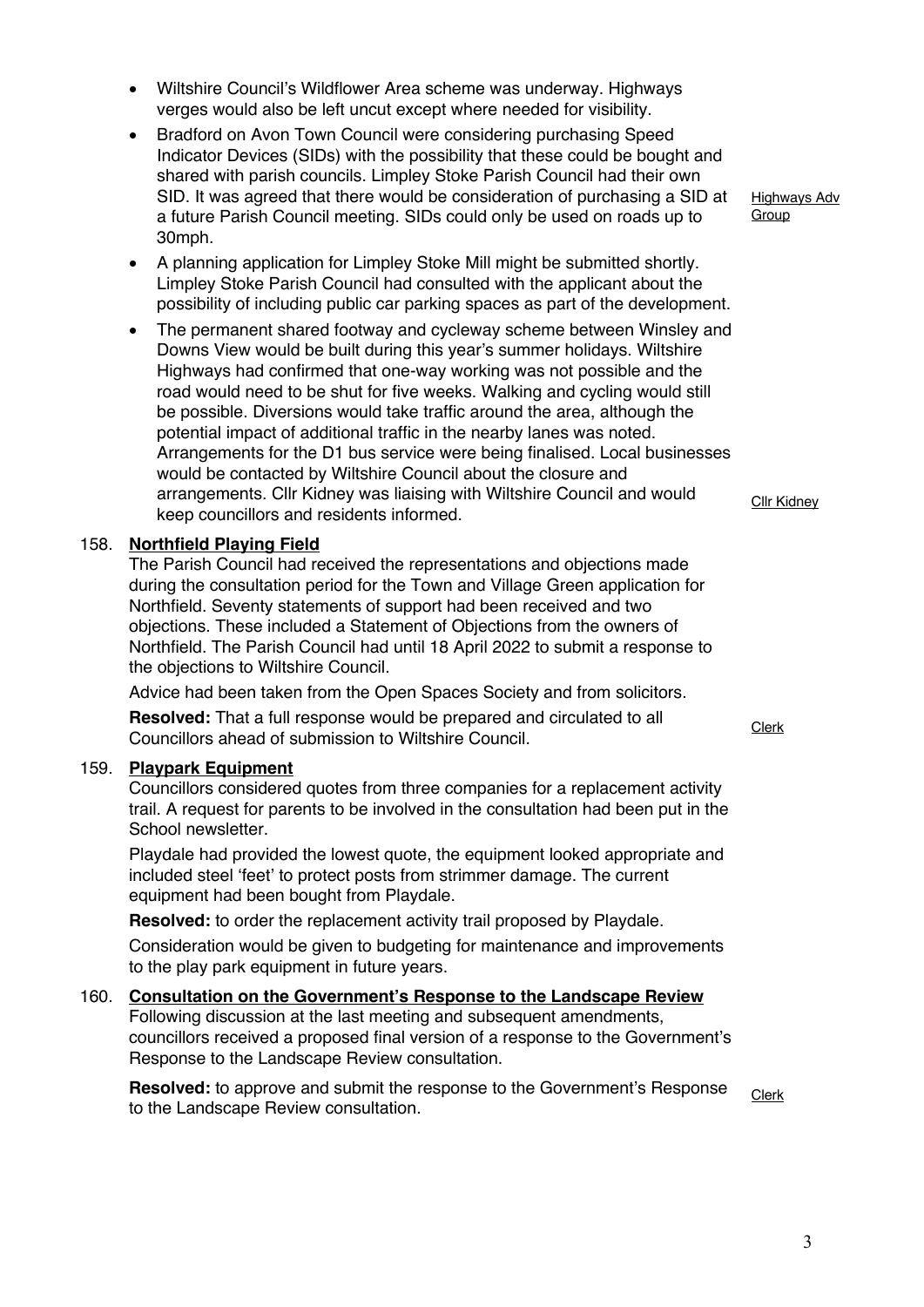# 161. **New Noticeboards for Murhill Bank Nature Reserve**

A proposal to rename the Nature Reserve as a tribute to John Presland's involvement was supported by councillors. John Presland's family had been contacted about the proposal and their views were awaited.

Three new noticeboards were proposed at the East, West and North entrances to the Nature Reserve. Text, pictures and a map were being prepared. Quotes for the noticeboards would sought.

# 162. **Repairs to Bowling Club Wall**

A quote from Mick Byrne to repair part of the crumbling stone wall around the Bowling Club had been received. Mick Byrne had recently repaired a separate part of the wall following damage by a vehicle. The Bowling Club had asked if the repairs could be undertaken by the start of the bowling season in mid-April.

**Resolved:** to accept the quote from Mick Byrne for repairs to the crumbling part of the Bowling Club wall.

## 163. **Hartley Farm Variation to Licence Application**

Councillors agreed to take this item although it was not on the agenda. The consultation deadline was 21 April 2022, before the next Parish Council meeting, and an extension to this deadline was not possible. The Clerk had spoken to the applicant. The applicant couldn't attend the Parish Council meeting but had provided details about the application in an email circulated to councillors.

The application was for the licence to cover the new café area that was being built; all other licence conditions remained unchanged. The applicant stated that the intention was to continue to run the café in the same way, as a day-time offering with the occasional supper club, quiz night or private event. Although the licence application mentioned weddings, the applicant stated that they did not intend to become a wedding venue and would, as previously, only hold the occasional wedding.

The original licence had been granted in 2017. Some councillors raised concerns about licensed events held between 2017 and 2019, with reports of some occasions on which noise had been heard across the village. It was suggested that if the licence were extended to include the larger café area then larger events could be held, with the potential for noise and traffic issues.

# **Resolved:**

- That the applicant would be asked to amend the application to ensure it was an accurate reflection of their intentions regarding the variation of licence.
- That comments about potential noise and traffic issues if bigger or more frequent licensed events were held at Hartley Farm would be submitted to Wiltshire Council.

# 164. **Finance**

**Resolved:** to approve the following payments:-

- £815.40 Administration
- £31.20 Idverde for emptying dog waste bins
- £454 James Lock for grass cutting

**Noted:** that the following payment had been made since the last meeting:

• £45 Open Spaces Society

# 165. **Advisory Group Reports**

165.1 Human Resources: A date for the Clerk's appraisal was being arranged.